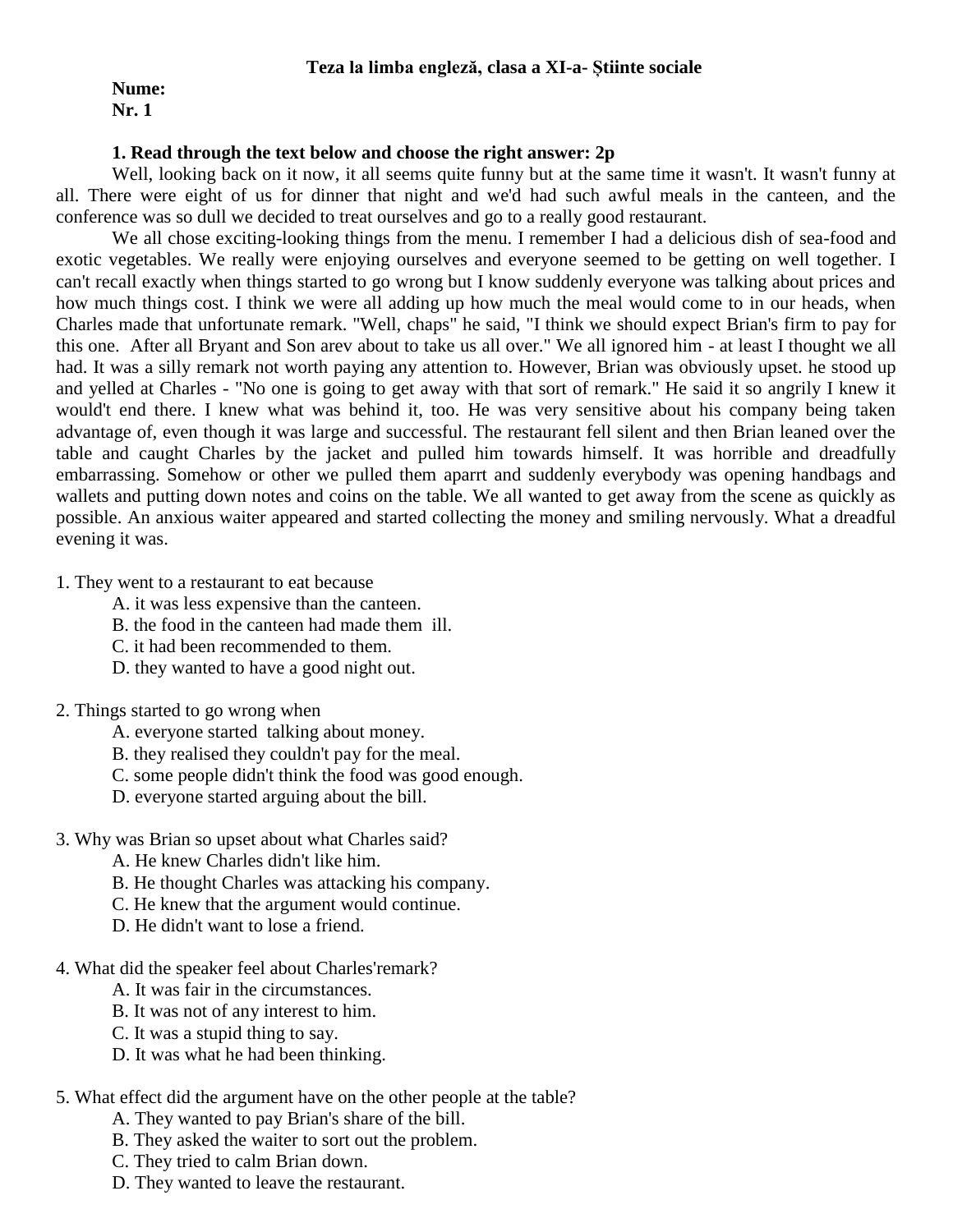# **2. WRITING TASK 4p**

- Your class has attended a panel discussion on what methods governments should use to discourage the use of private cars in the centre of the city. You have made the notes below.
- Methods governments could use to discourage the use of private cars in the city centre
	- investment
	- education
	- taxes
- Some opinions expressed in the discussion

'Make businesses pay parking levies for their employees and they'll move out of the city centre.' 'Improve the public transport system, then people won't need their cars.'

'If people understood how much better pedestrianised city centres are, they wouldn't want to bring their cars in.'

 Write an essay for your tutor, discussing **two** of the methods in your notes. You should **explain which method you think is more important** for governments to consider, **giving reasons** to support your opinion. (200 words)

### **3. Use of English 4p**

### **a. Complete the sentences with the correct form of the word given in capitals**:

- 1. Take care! Some of the mushrooms might be…….. **POISON**
- 2. My sister is so … . …..! You never get bored when she's around. **TALK**
- 3. I can't use the computer without a … . …………..**KEY**
- 4**.** Police are investigating the … ………………of a five-year-old girl. **APPEAR**
- 5. Women tend to drive more …………………. than men. **CARE**
- **b.** Rephrase the following sentences so that you use the word given in capitals.

| 1. "Did you manage to win the competition?", he asked me. | WHETHER       |
|-----------------------------------------------------------|---------------|
|                                                           |               |
| 2. I'd rather go to the cinema than watch a film at home. | <b>TO</b>     |
|                                                           |               |
| 3. The last time I saw her was three years ago.           | <b>SINCE</b>  |
|                                                           |               |
| 4. Going on a diet is pointless to me.                    | <b>POINT</b>  |
|                                                           |               |
| 5. "Do you mind not opening the window now?", he asked.   | <b>RATHER</b> |
|                                                           |               |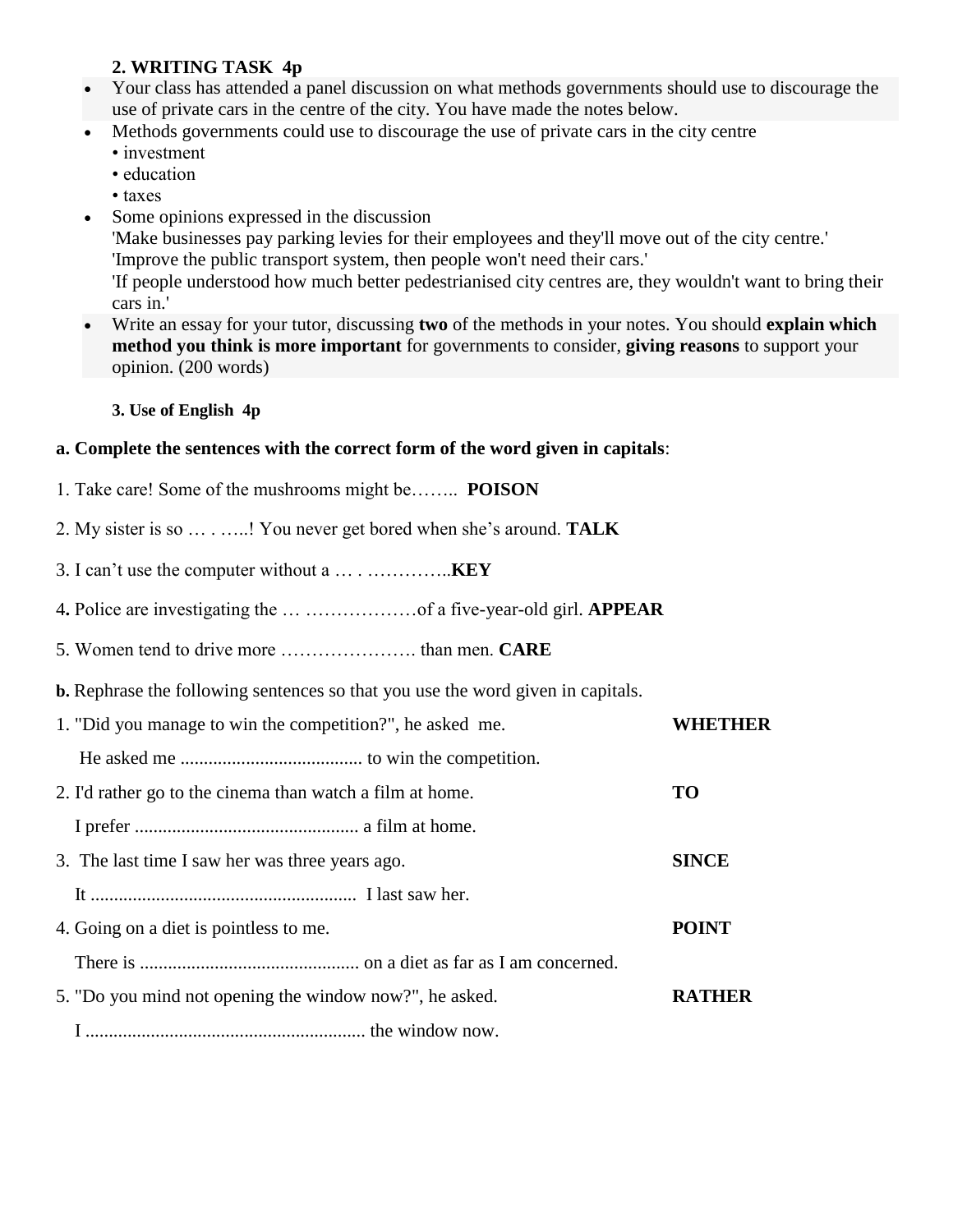### **Teza la limba engleză, clasa a XI-a- Știinte sociale**

**Nume:**

**Nr. 2**

# **1.Read the following text and answer the questions 2p**

The first attempts at designing chess-playing machines began in the world of magic and mystery. The earliest of these was exhibited by Baron von Kempelen at the Viennese Royal Palace in 1769. His invention was contained in a box roughly one meter in length, half a meter wide and three-quarters of a meter high with a chessboard screwed into the top of it. Behind the box sat a life-sized mechanical figure which Von Kempelen claimed would play chess. After being wound up with a key, the figure would pick up pieces in its left hand and slowly moved them to a new square.

Before and after the exhibition, the Baron allowed the audience to examine the machine, but no one could discover its secret. It was in fact a complicated trick: a human operator was hidden in a secret compartment inside the machine. Two later inventions both used similar principles.

It was not until the late 19th century that the first real chess-playing machine was developed by the Spanish scientist, Quevedo. His invention always played the same moves at the end of the game. It can still be seen in the Polytechnic Museum in Madrid.

Little progress was then made until the 1940s when an Englishman and an American first described their ideas on programming computers to play chess. Ten years later, in 1958, the first computer chess program was operational in the United States.

The first World Computer Chess Championship was held in 1974 and attracted 13 entries. The winner was the program Kaissa, written in the former Soviet Union . The World Computer Chess Championship is now a regular event held every three years.

Early programming concentrated on the computer searching millions of positions looking for the best moves. However, good human players do not play chess in this way. They consider a very small number of moves and experience tells them that in some positions no more than two or three moves can be played.

Recent work on computer chess has centred on making the computer look at smaller numbers of possible moves. This has become possible because of the development of more skilful programming techniques. It was not until 1986 that a computer program beat a world chess champion under standard tournament conditions: in a two-game match in London the program Hitech bet Dr. Jana Miles.

1. In what way was von Kempelen's invention not a very good one?

- A. It ever played against a human player.
- B. It could only manage one chess move.
- C. It was actually operated by hand.
- D. Its secret was soon discovered by the audiences.
- 2. It appears that the first successful chess-playing machine
	- A. had a limited range of moves.
	- B. was made in Spain in about 1900.
	- C. was developed from earlier models.
	- D. was invented at a Polytechnic in Madrid
- 3. What are we told about the World Championship?
	- A. It has taken place every three years since 1958.
	- B. It has frequently been held in the former Soviet Union.
	- C. It was the idea of an Englishman and an American.
	- D. It took place for the first time in 1974.

# 4. Early computers played chess differently from the way human beings play because the computer

- A. could not consider a large enough number of moves.
- B. played less complicated games than humans.
- C. examined a greater number of possibilities.
- D. based its decisions on previous games.